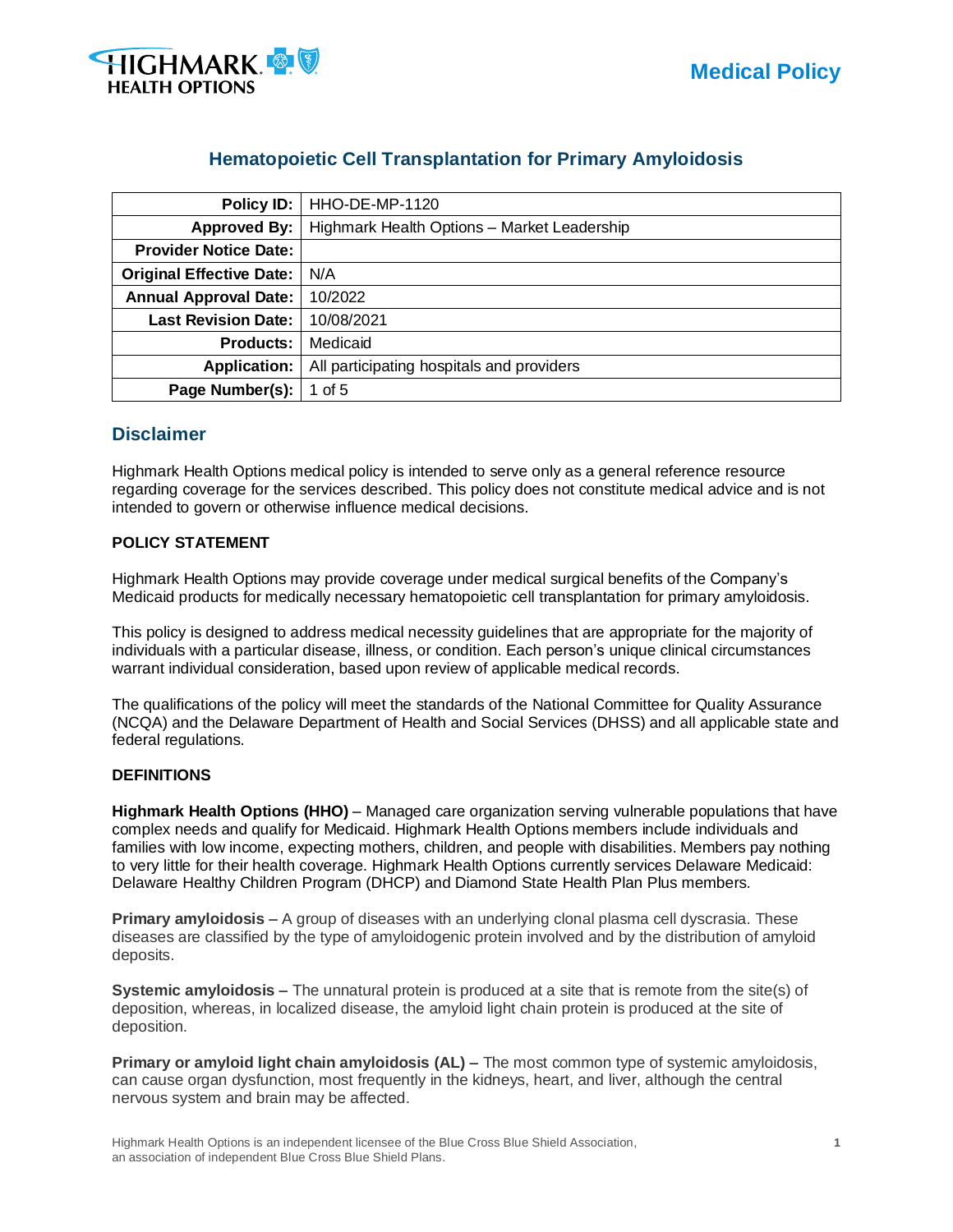

**HCT** – Involves the intravenous (IV) infusion of allogeneic (donor) or autologous stem cells to reestablish hematopoietic function in individuals whose bone marrow or immune system is damaged or defective. They can be harvested from bone marrow, peripheral blood, or umbilical cord blood and placenta shortly after delivery of neonates.

### **PROCEDURES**

1. A prior authorization is required.

Autologous HCT may be considered medically necessary to treat AL when ALL of the following patient selection criteria are met:

- Age greater than 18 years; and
- Tissue diagnosis of amyloidosis by abdominal fat aspirate or biopsy of involved organ; and
- Eastern Cooperative Oncology Group (ECOG) performance status score of zero-two (0- 2); and
- New York Heart Association class I/II and no more than two involved major organs (liver, heart, kidney, autonomic nerve); and
- Supine systolic blood pressure greater than 90 mm/Hg; and
- Asymptomatic or compensated cardiac function (e.g. absence of congestive heart failure),echocardiographic left ejection fraction greater than 40%; and cardiac interventricular septal thickness is greater than 12 mm; and
- Renal function with a creatinine clearance of at least 30 ml/min.

Note: When available, a clinical trial should be utilized.

Autologous HCT not meeting the above criteria is considered not medically necessary.

Allogeneic HCT is considered experimental/investigational and therefore noncovered to treat AL because the safety and/or effectiveness of this service cannot be established by the available published peer-reviewed literature.

#### 2. Post-payment audit statement

The medical record must include documentation that reflects the medical necessity criteria and is subject to audit by Highmark Health Options at any time pursuant to the terms of your provider agreement.

#### 3. Place of service: inpatient/outpatient

Experimental/investigational (E/I) services are not covered regardless of place of service.

Hematopoietic cell transplantation for primary amyloidosis is typically an outpatient procedure which is only eligible for coverage as an inpatient procedure in special circumstances, including, but not limited to, the presence of a comorbid condition that would require monitoring in a more controlled environment such as the inpatient setting.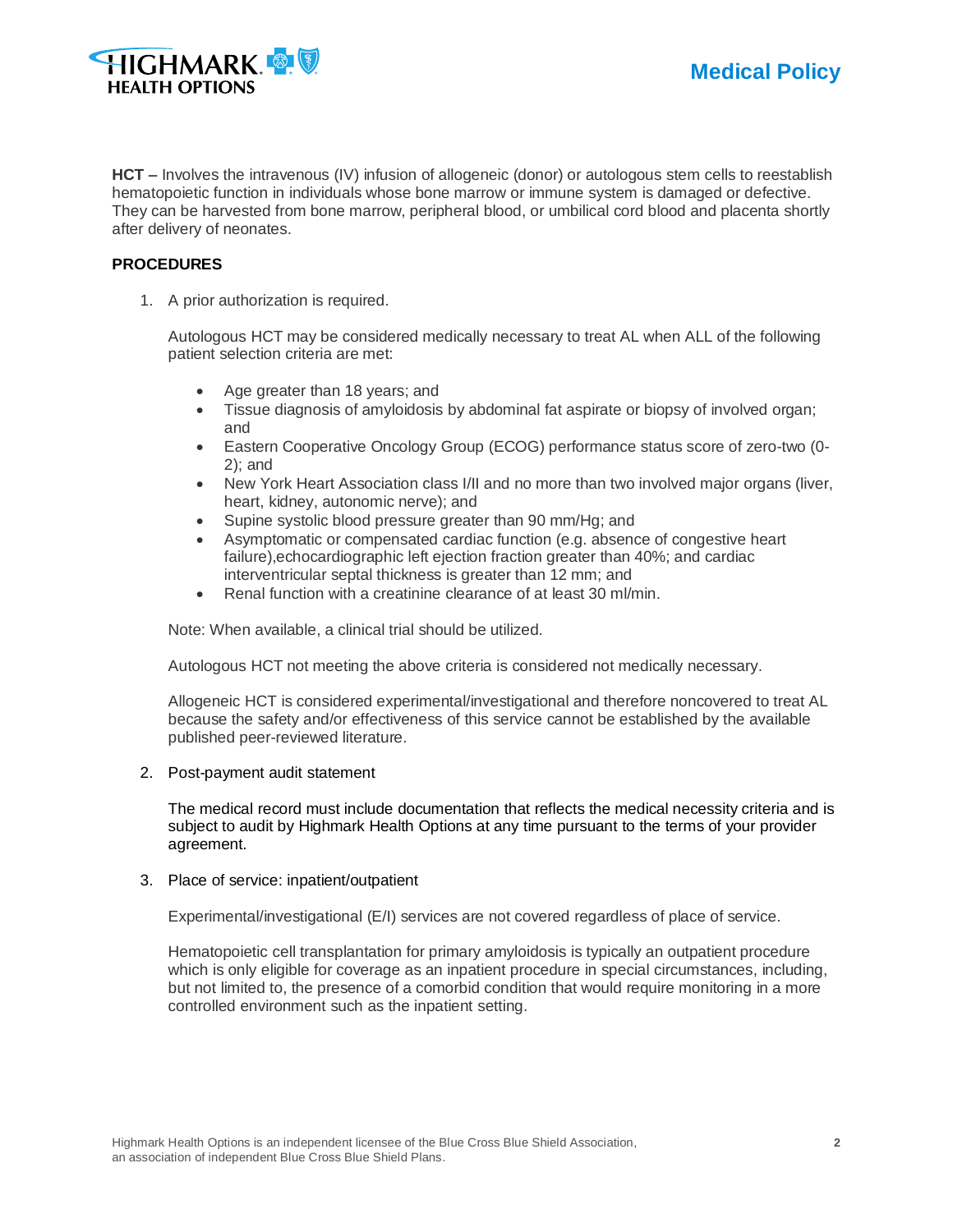

#### **CODING REQUIREMENTS**

|       | <b>CPT codes</b> Description                                                                               |
|-------|------------------------------------------------------------------------------------------------------------|
| 38206 | Blood-derived hematopoietic progenitor cell harvesting for transplantation, per collection;<br>autologous. |
| 38230 | Bone marrow harvesting for transplantation.                                                                |
| 38232 | Bone marrow harvesting for transplantation; autologous.                                                    |
| 38240 | Hematopoietic progenitor cell (HPC); allogeneic transplantation per donor.                                 |
| 38241 | Hematopoietic progenitor cell (HPC); autologous transplantation.                                           |

### **COVERED DIAGNOSIS CODES APPLIES TO AUTOLOGOUS HEMATOPOIETIC CELL TRANSPLANTS**

| Code   | <b>Description</b>                          |
|--------|---------------------------------------------|
| E85.0  | Non-neuropathic heredofamilial amyloidosis. |
| E85.1  | Neuropathic herodofamilial amyloidosis.     |
| E85.2  | Herodofamilial amyloidosis, unspecified.    |
| E85.81 | Light Chain (AL) amyloidosis.               |
| E85.89 | Other amyloidosis.                          |
| E85.9  | Amyloidosis, unspecified.                   |

#### **REIMBURSEMENT**

Participating facilities will be reimbursed per their Highmark Health Options contract.

#### **POLICY SOURCES**

#### **National Comprehensive Cancer Network (NCCN) – 2019**

The National Comprehensive Cancer Network guidelines on systemic light chain amyloidosis (v.1.2019) recommend assessing organ involvement based on amyloidosis consensus. Next patients should be evaluated for stem cell transplant candidacy. In patients eligible for stem cell transplant, stem cells may be collected, and transplant delayed for a later line of therapy. The dose of melphalan as part of stem cell transplantation can be adjusted based on factors such as age, presence/absence of cardiac involvement, and number of organs involved. In eligible patients, high-dose chemotherapy followed by autologous stem cell transplant has demonstrated higher response rates and improved overall survival compared with chemotherapy alone.

#### **American Society for Blood and Marrow Transplantation (ASBMT) – 2015**

The ASBMT (2015) issued guidelines on indications for autologous and allogeneic hematopoietic cell transplantation (HCT). ASBMT gave the rating of N (not generally recommended; neither evidence nor clinical practice supports the routine use) for the use of allogeneic HCT in the treatment of primary amyloidosis in adults. ASBMT gave a rating of C (standard of care; clinical evidence available) for the use of autologous HCT in the treatment of primary amyloidosis in adults.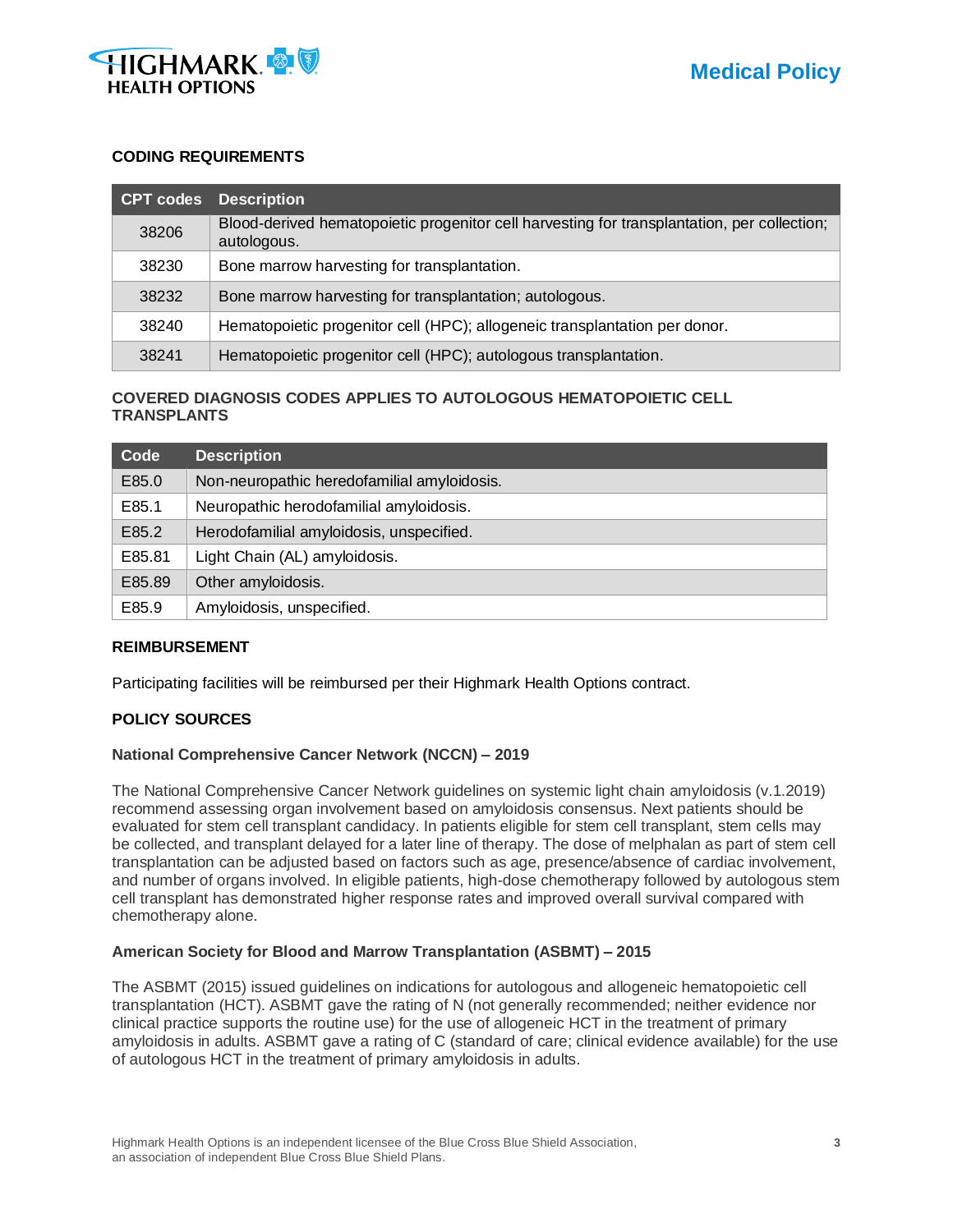

## **References**

Afrough A, Saliba RM, Hamdi A, et al. Impact of induction therapy on the outcome of immunoglobulin light chain amyloidosis after autologous hematopoietic stem cell transplantation. Biol Blood Marrow Transplant. 2018; 24(11):2197-2203.

Centers for Medicare & Medicaid Services. National Coverage Determination (NCD) for Stem Cell Transplantation (Formerly 110.8.1) (110.23). 2016. Accessed February 19, 2020.

Dipenzieri A, Buadi, Kumar S, Reeder C, et al. Treatment of immunoglobulin light chain amyloidosis: Mayo stratification of myeloma and risk-adapted therapy (mSMART) Consensus Statement. Mayo Clinic. 2015; 90(8):1054-1081.

D'Sa S, Kersten MJ, Castillo JJ, et al. Investigation and management of IgM and Waldenstromassociated peripheral neuropathies: recommendations from the IWWM-8 consensus panel. Br J Haematol. 2017; 176(5):728-742.

D'Souza A, Dispenzieri A, Wirk B, et al. Improved outcomes after autologous hematopoietic cell transplantation for light chain amyloidosis: a Center for International Blood and Marrow Transplant Research study. J Clin Oncol. 2015;33(32):3741-3749.

Gertz MA, Lacy MQ, Dispenzieri A, et al. Stem cell transplantation compared with melphalan plus dexamethasone in the treatment of immunoglobulin light-chain amyloidosis. Cancer (0008543X). 2016; 122(14):2197-2205.

Majhail NS, Farnia SH, Carpenter PA, et al. Indications for autologous and allogeneic hematopoietic cell transplantation: guidelines from the American Society for Blood and Marrow Transplantation. Biol Blood Marrow Transplant. 2015; 21(11):1863-1869.

Muchtar E, Buadi F, Dispenzieri A, Gertz M. Immunoglobulin Light-Chain Amyloidosis: From Basics to New Developments in Diagnosis, Prognosis and Therapy. Acta Haematol. 2016; 135(3):172-190.

National Comprehensive Cancer Network (NCCN). NCCN Clinical Practice Guidelines in Oncology: Systemic Light Chain Amyloidosis. Version 1.2020. Accessed February 20, 2020.

Nguyen VP, Landau H, Quillen K, et al. Modified high-dose melphalan and autologous stem cell transplantation for immunoglobulin light chain amyloidosis. Biol Blood Marrow Transplant. 2018;24(9):1823-1827.

Rajkumar SV. Prognosis and treatment of immunoglobulin light chain (AL) amyloidosis and light and heavy chain deposition diseases. In: Glassock RJ, Kyle RA, Schwab SJ, eds. Up-To-Date Online 2017.

Sachchithanantham S, Offer M, Venner C, Mahmood S, et al. Clinical profile and treatment outcome of older (>75 years) patients with systemic AL amyloidosis. Haematol. 2015; 100(11):1469-1476.

Tsukada N, Ikeda M, Suzuki K, et al. High-dose melphalan and autologous stem cell transplantation for systemic light-chain amyloidosis: a single institution retrospective analysis of 40 cases. Int J Hematol. 2016; 103(3):299-305.

Wechalekar AD, Gillmore JD, Bird J, et al. Guidelines on the management of AL amyloidosis. Br J Haematol. 2015; 168(2):186-206.

Wechalekar AD, Gillmore JD, Bird J, et al. Guidelines on the management of AL amyloidosis. Br J Haematol. 2015; 168(2):186-206.